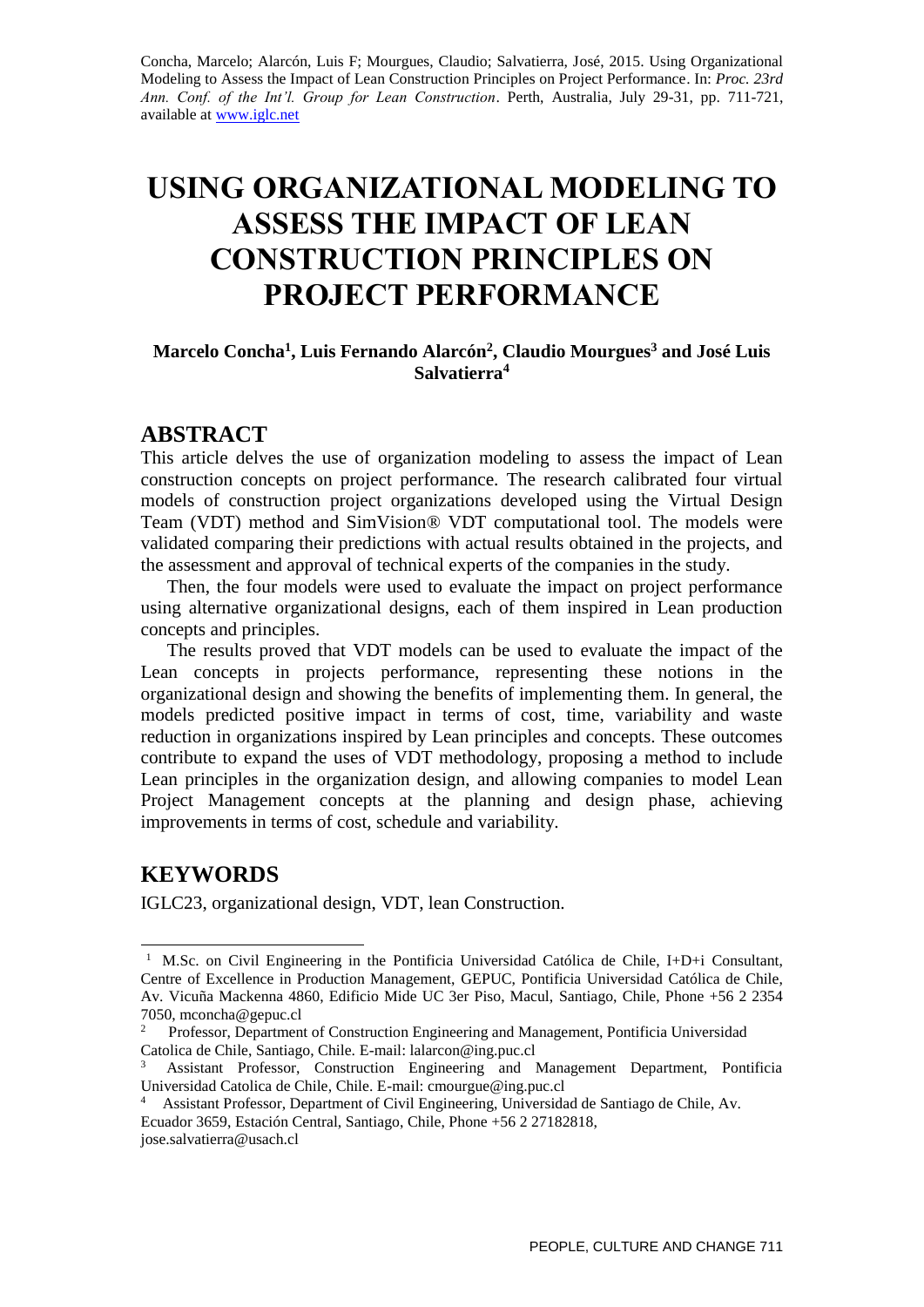### **INTRODUCTION**

The Stanford Center for Integrated Facility Engineering (CIFE) has developed a methodology to help companies design project organizations, being part of progress in terms of industrial design. This methodology is based on the assumption that the primary development work is the knowledge about it and coordination: both are seen as information processing activities (Galbraith, 1974) and communication. These efforts resulted in a modeling system called Virtual Design Team (VDT), in which rational agents process information associated with direct labor, rework, coordination and waiting times for decisions (Levitt and Kunz, 2002). In parallel, a theory of production in which production is established by a set of processing activities and workflow processes that add value (Koskela, 2000) emerged. Although both efforts discussed similar topics - from different perspectives –there is no understanding of how these jobs are linked. For example, understanding the variables of organizational modeling that can represent concepts and principles of the Lean Construction philosophy, displaying their impact in projects and organizations. In this line, the objectives of this study are: firstly to found barriers to the implementation of VDT models in real projects, secondly to propose a way of modeling concepts of Lean Production with VDT, and thirdly to evaluate the impact of Lean Production principles in the project performance through the VDT simulation methodology.

#### **BACKGROUND**

Traditional planning analyzes each activity as a transformation process, dividing it into sub-processes, which are done with certain rates of performance. One problem with this approach is the high variability in meeting the expected rates for those subprocesses. Gonzalez and Alarcón (2003) analyzed the programming of buffers in response to this variability in construction. Buffers try to cover spaces that usually occupy rework, project coordination activities and various kinds of contingencies. It showed that buffers help to reduce the impact of variability in projects and a programming buffers methodology in repetitive projects was proposed.

Koskela (2000) proposed a theory of production - Lean Construction - which seeks to reduce the variability of transformation processes incorporating the concept of production as transformation, flow and value generation. The key to this new theory of the production process is in the balance between these three elements.

Several authors have used various methods to assess the impact of Lean in projects or production. For example, Agbulos and Abourizk (2003) simulated drainage maintenance processes under the application of Lean concepts. Their approach was to model the process based on activities that add and not add value. Furthermore, Schroer (2004) used a probabilistic approach in discrete simulation to understand Lean manufacturing principles, using the Modular Manufacturing Simulator. Another study (Ales, Tommelein and Ballard, 2006) introduced the concepts of buffers, batch size, variability and their interactions in a simulation environment (STROBOSCOPE) to model different scenarios, showing how change the cycle times under different configurations. The study showed that in all scenarios, as variability increased, the necessary buffers also increased, as the project duration.

While these and other studies have contributed much to the understanding of Lean Construction and it impacts, their approach from the perspective of processes has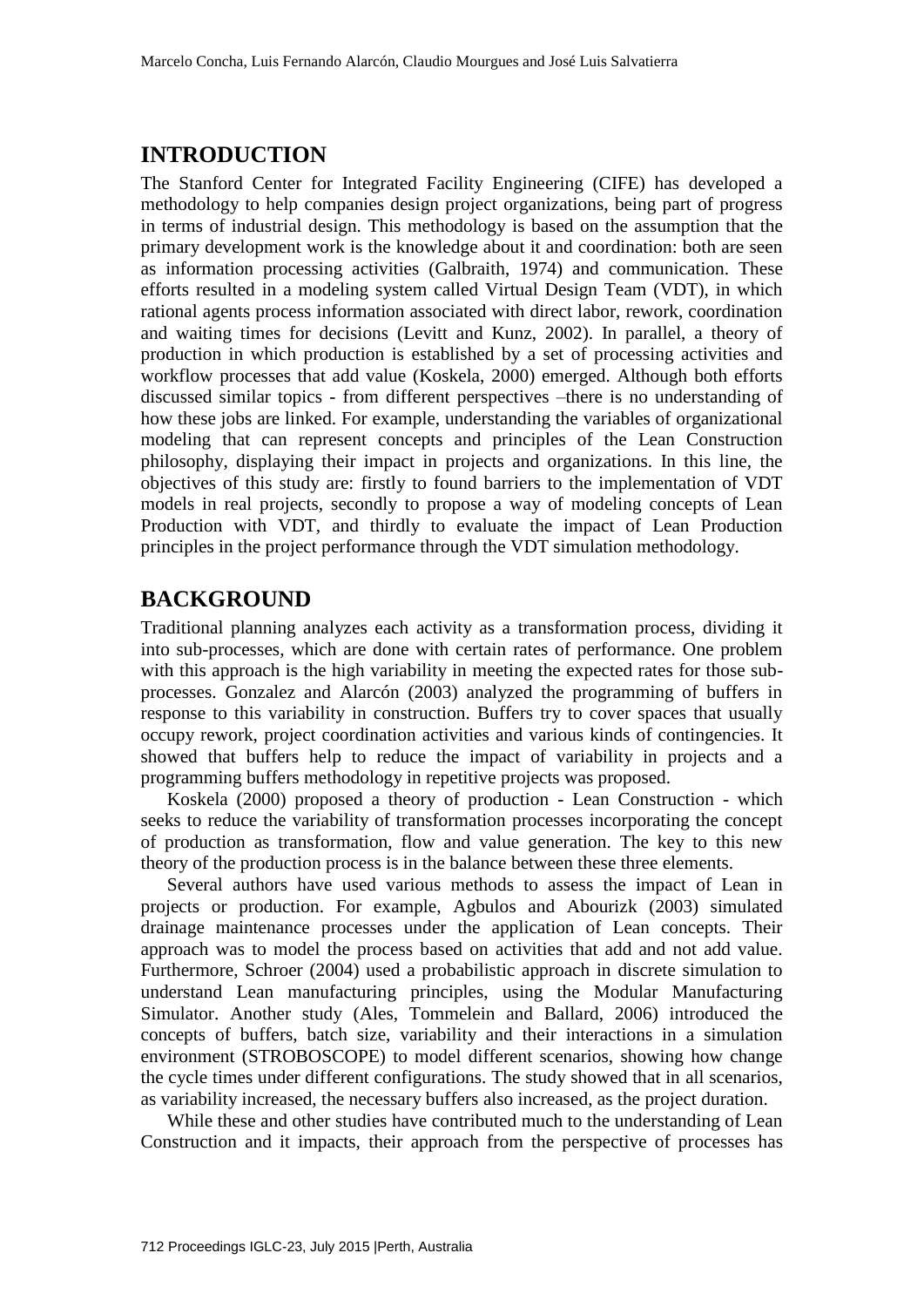shelved organizational aspects of Lean Construction.

Although project organization modeling exists since several years, its adoption has been slow in the construction industry. The Virtual Design Team methodology (VDT) (Levitt and Kunz, 2002; Levitt, 2009) is one of the most important efforts regarding the modeling of project organizations. VDT was created to allow managers and contractors "Designing project organizations as engineers design bridges" (Levitt, and Kunz, 2002), ie, to evaluate multiple organizational alternatives prior to the implementation and to select the best option for the project. This type of analysis has been explored in many studies (Kunz, Levitt and Thomsen, 1997; Levitt and Kunz, 2002; Nissen and Buettner, 2004; Khosraviani and Levitt, 2005; Carroll et al., 2006).

Regarding the operation of VDT, this methodology identifies four fundamental probabilities that determine the different levels of information processing within the organization, in terms of direct labor (direct work and rework of project activities), exceptions and decision-making processes (coordination between workers of activities that are connected in terms of information, and decision waiting times), involving meetings and external noises affecting the daily work. These probabilities are (ePM, 2005): Information Exchange Probability, Noise Probability, Functional Error Probability and Project Error Probability.

Based on the Contingency Theory (Galbraith, 1974), which states that organizations must adapt projects to project environment, and based on the extensive literature on organizational design, VDT defines four key aspects to incorporate the features of organizations: Team Experience, Centralization, Formalization and Matrix Strength. In addition, VDT considers a number of variables that allow modeling, for example, the experience of workers or the uncertainty of the information necessary to perform an activity. The representation of VDT processes allows including transformation and flow processes, with considerations of the value generated by them. Table 1 shows the elements under the VDT modeling methodology and its relationship with Lean processes.

| <b>VDT</b> elements | <b>Lean Construction elements</b> |      |       |          |  |  |  |  |  |  |
|---------------------|-----------------------------------|------|-------|----------|--|--|--|--|--|--|
|                     | Transformation                    | Flow | Value | No Value |  |  |  |  |  |  |
| Direct work         | x                                 |      | х     |          |  |  |  |  |  |  |
| Rework              |                                   | x    |       | x        |  |  |  |  |  |  |
| Coordination        |                                   | x    |       | x        |  |  |  |  |  |  |
| Decision wait       |                                   | x    |       | x        |  |  |  |  |  |  |

*Table 1: Types of Labor Division in VDT and its association with transformation, flow and value added processes.*

### **RESEARCH METHODOLOGY**

The research methodology consisted in three main phases: VDT methodology calibration for study cases of Chilean projects, the definition of Lean principles representation in the VDT environment and assessing the impact of these principles in projects (Figure 1). SimVision® VDT tool was used to run simulations. SimVision® allows to model organizations and projects: the hierarchy map, activities that have to be done by workers, links between activities representing rework and coordination, type of workers and their skills, meetings, milestones, financial data of projects and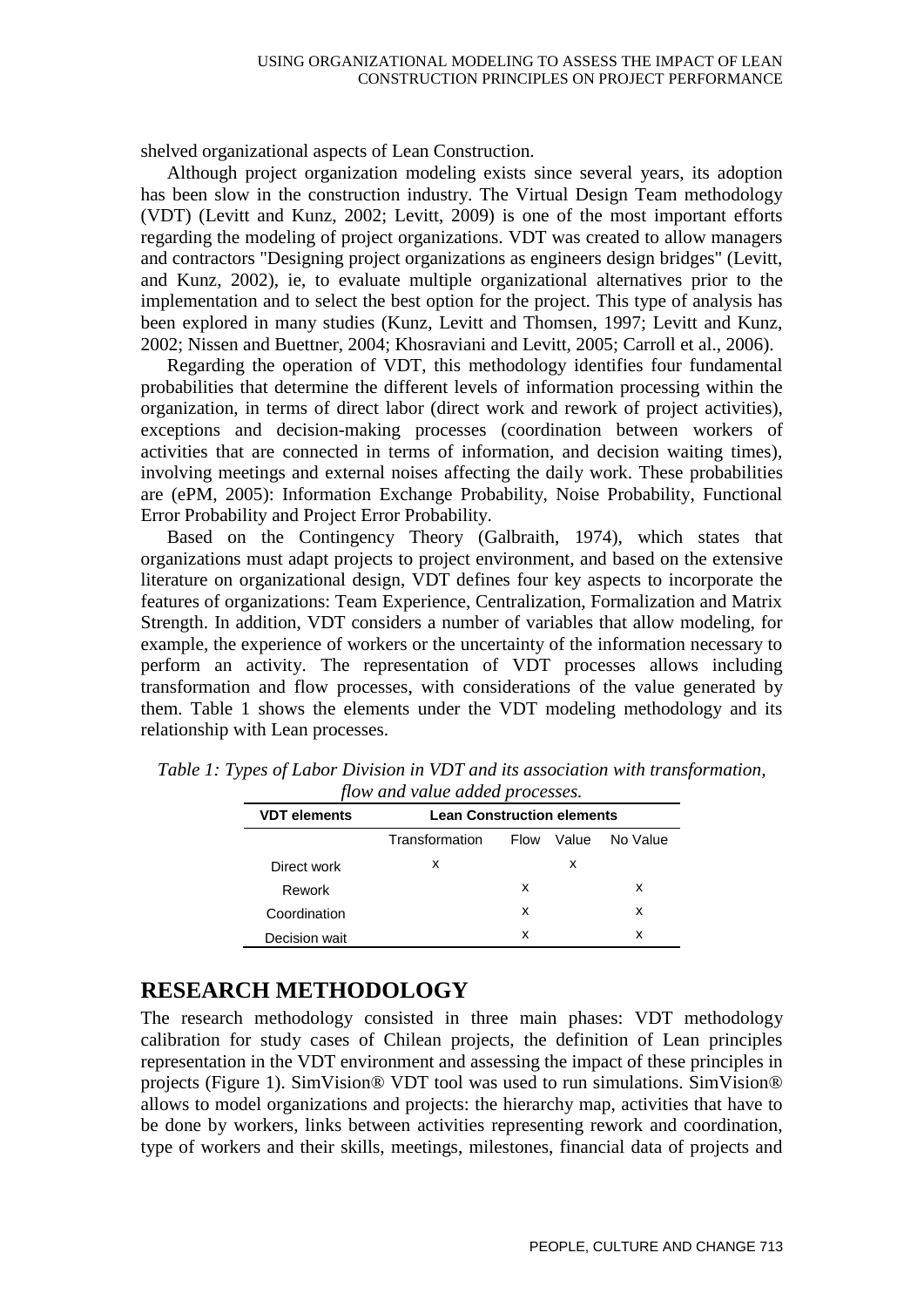caracteristics of an organization, such Centralization and Formalization.

The first phase (calibration) was necessary because the VDT methodology has not been previously applied to projects in Chile. This is relevant because some modeling variables are susceptible to cultural issues and results can differ between countries based on local conditions, such economy, laws, among others. The study cases are four projects of a traditional building construction company (Company A). Initially, the relevant variables were selected for calibration and then the necessary data was assembled. The variables were selected through simulating different organizations on SimVision and analyzing different combinations of parameters and variables. After a deep analysis, it was detected that the variables that most affect in representation of an organization through VDT are the 4 probabilities and all the parameters related to them. Collection of these data was performed through interviews, field visits, obtaining tender files with project information and a survey to collect information related to the input parameters of SimVision® and flow processes. Finally, they were created and simulated models for calibration and modeling. Note that before, during and after the process of data collection, difficulties in the sector, - technical and related to the dedication to research participation - were detected. The second phase of the methodology was to define a way to represent the Lean concepts and principles on VDT modeling environment. Finally, the third phase was to simulate the models created and evaluate the impact of Lean principles in carrying out study cases.



*Figure 1: Stages and activities of research methodology.*

#### **VDT CALIBRATION AND IMPLEMENTATION BARRIERS**

The entry probabilities initially used were obtained from a study of VDT (Ibrahim and Nissen, 2004), which obtained probabilities for Information Exchange 0.7, 0.2 for Noise, 0.05 for Functional Error and 0.05 for Project Error. In general, calibration consisted of modeling projects with fixed initial amounts of work, based on the probabilities of that study, then go modifying until the Cost and Time of each model is adjusted to actual performance in each case with a maximum error margin set at 5%. This limit was set in order to have an adequate margin of error does not exceed the possible profits of projects, commonly defined between an 8 and 15% depending on project type. The results of the calibration are shown in Table 2 (Concha and Alarcon, 2014). Those results were subjected to approval of professional technical management and planning of each company, through a structured interview to assess the quality of the predictions of 14 aspects of time, cost, quality and representativeness of links interactions from the simulation environment (for further information about the specific aspects, see Concha and Alarcón (2014)). The answers were based on how well the models predict real projects results, according to the obtained differences between modeled and real performance, and also under the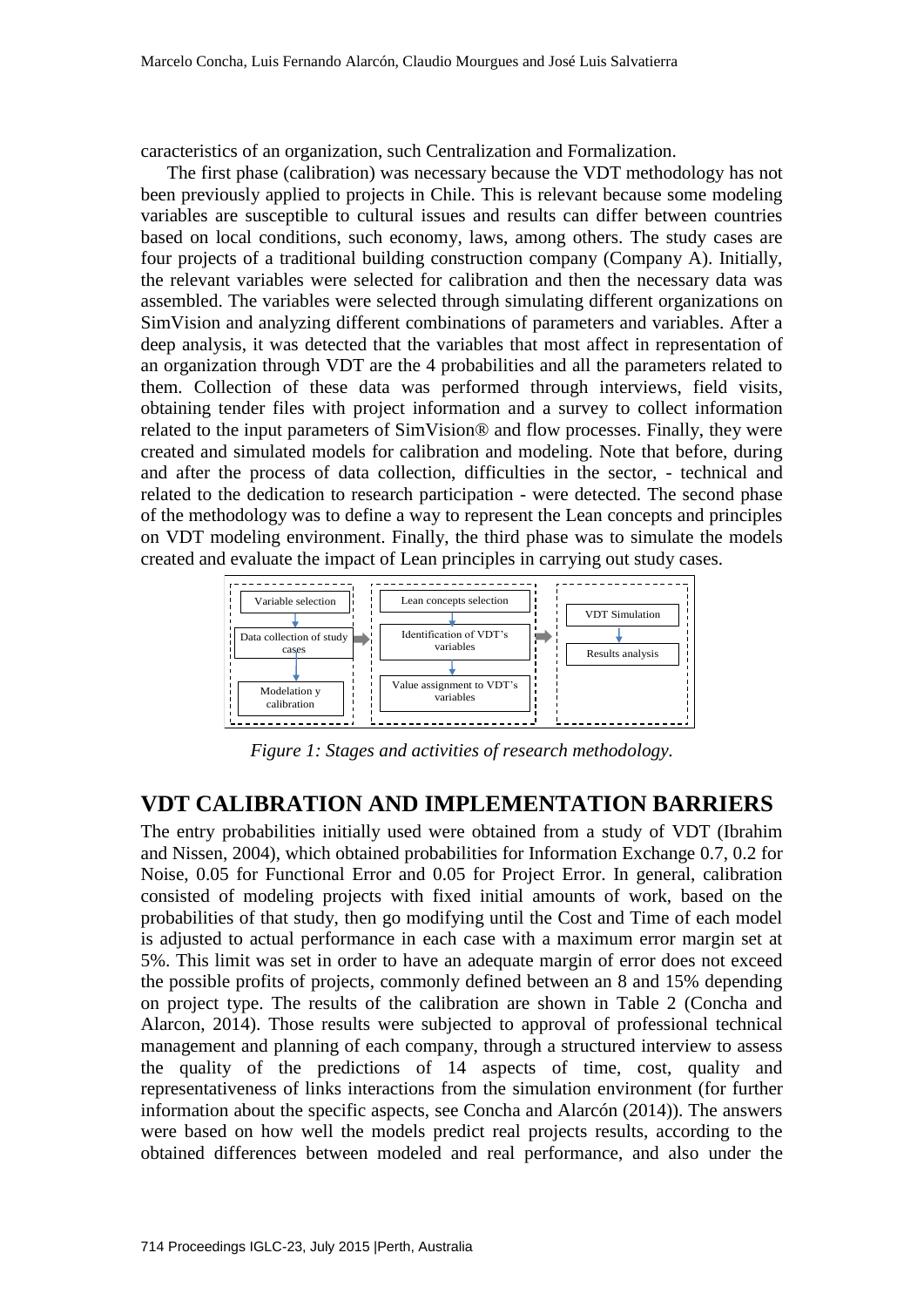judgment of each professional regarding the prediction of each model makes sense to the observed on the field.

| Table 2: Probabilities calibration results. |                  |  |  |  |  |  |  |
|---------------------------------------------|------------------|--|--|--|--|--|--|
| Probability of calibrated VDT               | <b>Company A</b> |  |  |  |  |  |  |
| Probability of Information Exchange         | 0.733            |  |  |  |  |  |  |
| Probability of Noise                        | 0.300            |  |  |  |  |  |  |
| Probability of Functional Error             | 0.080            |  |  |  |  |  |  |
| Probability of Project Error                | 0.080            |  |  |  |  |  |  |

The results of surveys grouped responses of the four projects, in total, 56 predictions. Respondents were four professionals of Company A (Finance Manager, Technical Manager, Head of Quality Management, Head of Planning). The survey scale was the follow: **N / A (Not Applicable)** is marked when the queried feature is unrelated to the investigation or study it was not possible. **Very Poor:** Marked when the model prediction is totally different from reality. In quantitative terms, when far more than 70% of actual results. In terms of plotted parameters when the prediction is 3 categories above or below the actual result (usually there are 4 categories, green level - optimal, yellow level - normal orange level - warning level red - dangerous level). **Poor:** Marked when the model prediction is considerably different from the reality. In quantitative terms, when it has more than 70% of difference in relation to actual results. In terms of plotted parameters, when the prediction is 2 categories above or below the actual result. **Regular:** dialed when the model prediction is not as close to reality, but not so far. In quantitative terms, when far between 5 and 30% of reality. In terms of plotted parameters, is when the prediction is 1 category different compared to the actual result. **Good:** marked when the model prediction is close to reality, but not as accurate. In quantitative terms, when modeled results are 3 to 5% far from reality. In terms of plotted parameters, it is when the prediction is in the same category as compared to the real result but closer to the lower level or higher than the actual outcome. **Very Good:** Marked when the model prediction is very close to reality. In quantitative terms, when modeled results are 3% far or less of reality. In terms of plotted parameters, it is when the prediction is in the same category as compared to the actual result and when is very close to the actual result.

This survey showed high approval of the calibration results (see Figure 2). The 72% of the answers obtained a positive rating, which means that about 72% of the issues were within 5% difference with real performance, in case of quantitative variables, and within the respective category, in case of qualitative aspects. It is also important to note that the response "Regular" obtained a 14%, achieving an aggregate percentage (adding the other two categories) of 86%, indicating that about 86% of predictions were in limits Regular at least. On the other hand, general aspects which obtained a category "Regular" tended to be those most difficult to measure and to corroborate in practice, such as Quality Product and Quality Process. This tended to encourage professionals to respond to the prediction of these factors was "Regular" when the possible reason behind that might not be as verifiable, except for a rough general opinion of experts in the field.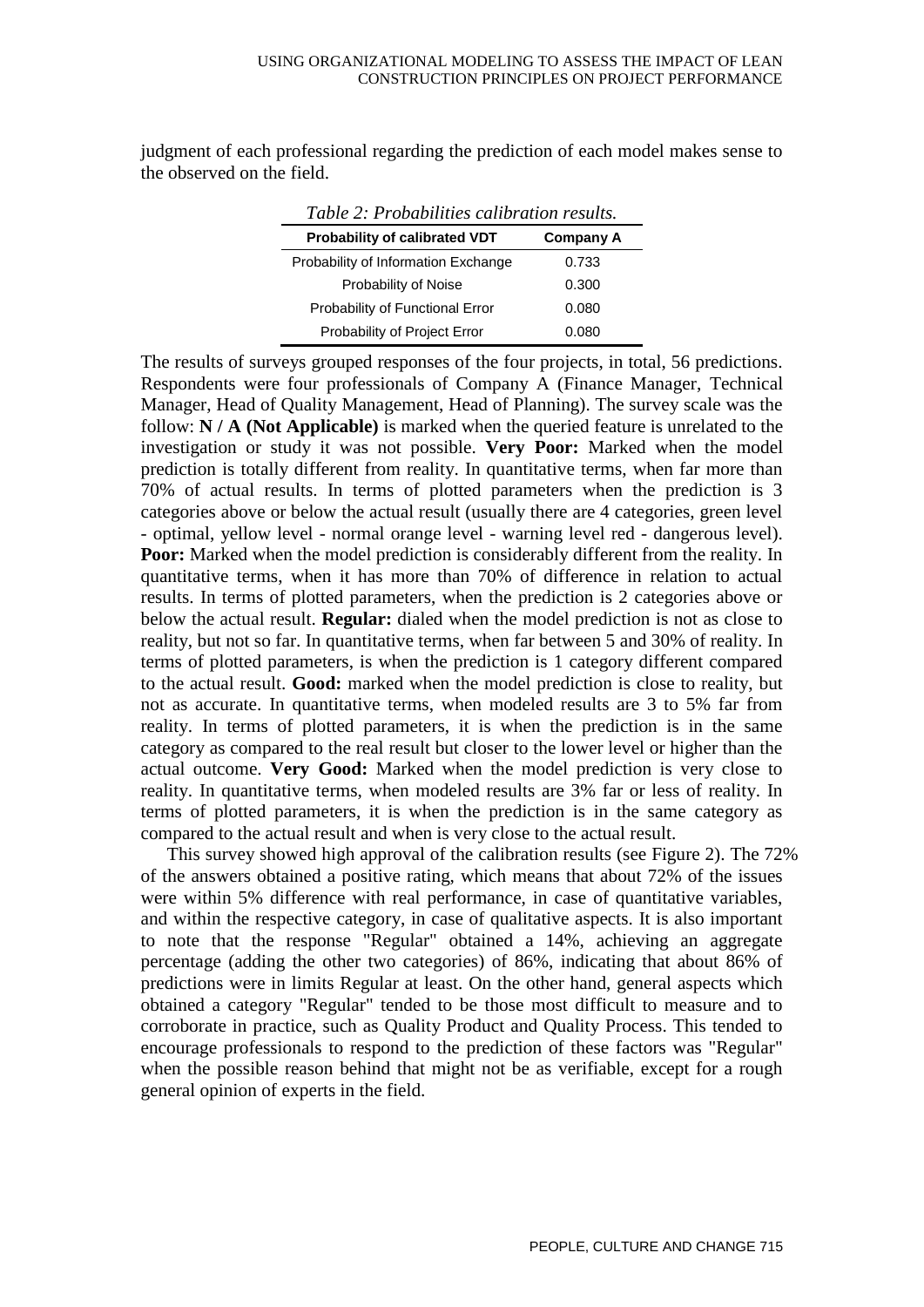

*Figure 2: Review of the survey answers from models predictions applied to professionals related with planning.*

The aspects most accomplished and evaluated correspond to the capture of the activities that most coordination and rework generated, followed by the cost and time, which generally had positive rating, agreeing with the good results achieved in models relating to these topics. The worst aspects achieved by the models were the "timing" of activities occurrence and the "timing" of the workers backlogs occurrence, because the models failed to predict them at a good way. However, it was not likely they could achieved that, given that the Projects Managers did not follow the Gantt chart in a strict order, so they performed activities to the extent that it could be done, without releasing restrictions to stay on schedule. This realizes the problems with which the sector faces in the local case for deploying virtual models like those in this study (see Table 3), which hinder proper integration of tools. At the date of the paper writing, Company A have implemented Last Planner System to plan projects, so this problem it is partially solved, so better model predictions could be obtained in the future.

### **LEAN CONCEPTS REPRESENTATION USING VDT METHODOLOGY**

The second phase of the research was to define a way of representing Lean principles and concepts using the VDT methodology. This would help to see the impact of applying principles prior to implementation real projects. To this, a list of concepts of Lean Management philosophy was defined, then VDT variables that allow modeling these concepts were identified, and finally values were given to represent these variables VDT with Lean concepts. The list of Lean concepts and principles was defined based on an estimate – made by the researcher – about the possibility of representation through the VDT variables. The values of VDT variables representing the Lean concepts were obtained from interviews with experts in Lean Construction. The interviews consisted on open-ended questions to senior consultants of the Center of Excellence in Production Management UC to see how they interpreted each parameter according to the possibilities of the computer program, based on its experience in counseling. Table 4 summarizes the Lean concepts and their values with VDT variables (Concha and Alarcón, 2014) (Not Applicable =  $N / A$ , Low, Medium, High, PM = Project Manager, SL = SubTeam Leader, ST = SubTeam).

After defining the values of the VDT variables for each concept, different scenarios were modeled (VDT values configurations associated with each Lean concept) for the four projects from Company 2. For example, P1 is modeled in each project of Company A, assigning the values shown in the Column 2 in the Table 4. The results of the simulations for each of these projects were compared with the base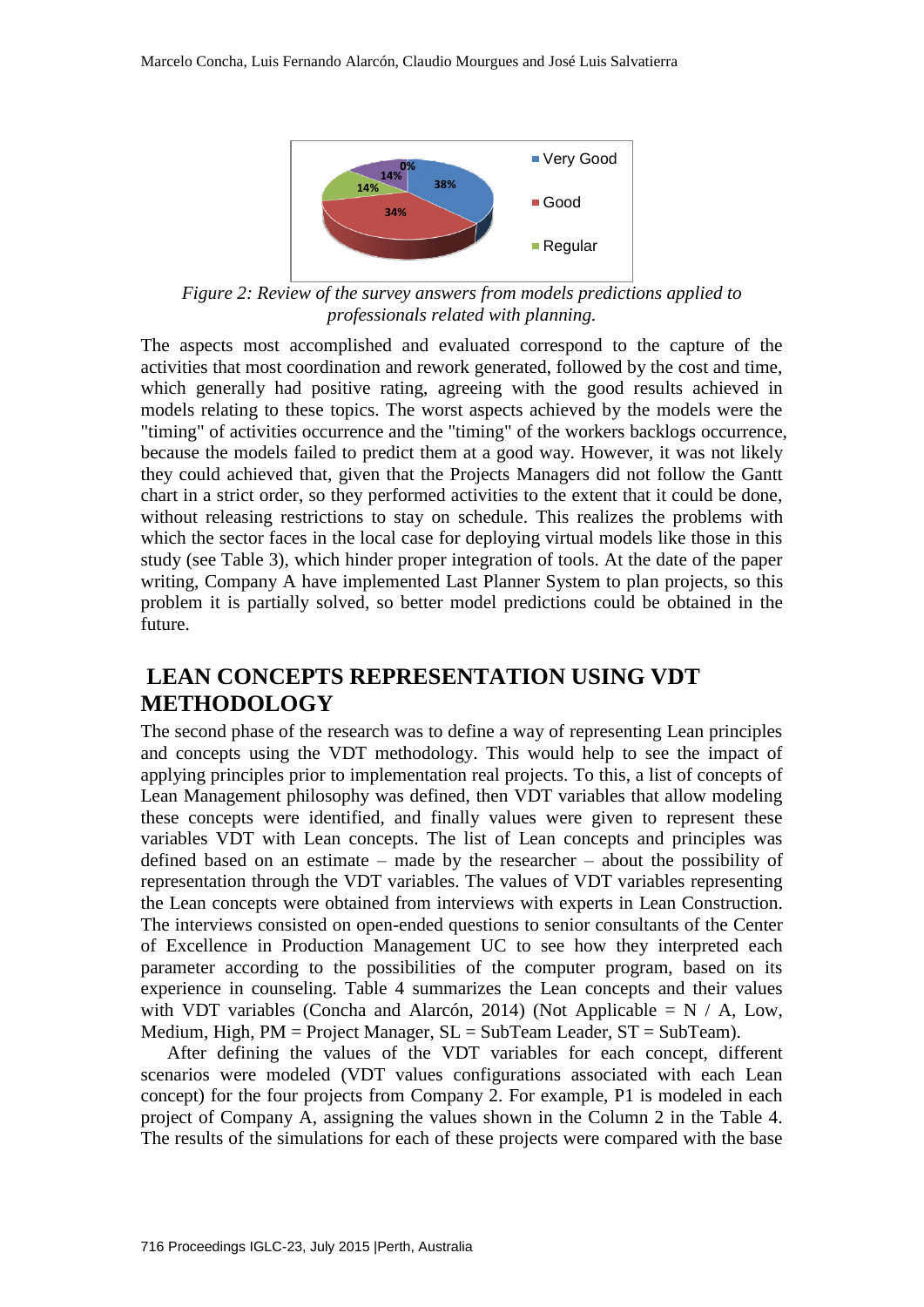case of the Company A, obtained during model calibration stage. For purposes of modeling each scenario, the "N/A" assignment in Table 4 means the variable in the base case remains constant.

*Table 3: Main barriers detected for the VDT virtual model application in the future in local construction projects.* 

| <b>Problem</b>                                  | Type                     | Comment                                                                                         |
|-------------------------------------------------|--------------------------|-------------------------------------------------------------------------------------------------|
| <b>Bad Planning</b>                             | Technical and            | They don't execute activities as planned.                                                       |
| execution                                       | Management               | Impossibility to predict results.                                                               |
|                                                 |                          | Historical information of projects is not used for                                              |
| Lack of Knowledge                               | Technical/Strategical/Ma | new projects.                                                                                   |
| Management                                      | nagement                 | Prevents adequately predict cost, schedule,<br>machinery and HH.                                |
| Deficient Project                               | Technical                | Inadequate use of HH and costs rates, sometimes                                                 |
| Study                                           |                          | from other locations out from Chile.                                                            |
| Project Rates used in<br>the Project definition |                          | Project Resources Rates need to be adjusted to                                                  |
| stage are                                       | Technical                | reflect only direct work without rework (adjustments                                            |
| incompatible with<br>VDT models                 |                          | are needed to can use this rates in VDT).                                                       |
|                                                 |                          | No management that promotes participation in                                                    |
| Lack of time and                                |                          | research with HH's supervised and controlled. So<br>far this contribution is voluntary and that |
| direction to be part of<br>researches.          | Strategical              | downplayed it in terms of priority. Generates                                                   |
|                                                 |                          | excessive times in the process of gathering                                                     |
|                                                 |                          | information.                                                                                    |

# **ASSESSMENT OF LEAN CONCEPTS IMPACTS ON PROJECT PERFORMANCE**

In addition to the scenarios associated with Lean concepts set forth in Table 4, three additional concepts were included. They contain contrary aspects to Lean concepts or correspond to a typical misapplication (that do not meet requirements for proper operation). They are multitasking misapplied, flat organization misapplied, and hierarchical organization. Table 5 summarizes the results for each project and concepts in terms of their deviation from Cost and Time with respect to the base case.

It can be see that the impacts vary for each project, which makes sense if you consider the differences between the them, whose peculiarities and special conditions are reflected in differences in the other parameters of the VDT modeling, and consequently, in a different incidence in the Lean concepts implementation. However, a general trend is observed that most of the principles -except the negative scenarios (misapplied multitasking, flatter organizations misapplied and hierarchical organizations)- of the four projects contributed to lower cost and time outputs. Figure 3 shows the average variability within simulations of the projects from the base case. Concerning the principle of creating flatter organizations, illustrating its profit over the base case, which had a structure with some level of hierarchy marked but not as extreme as the hierarchical version (scenario N°11 in the Figure 3). Virtue of a flat organization versus a hierarchical is also appreciated, meaning that when comparing both cases, price and costs tend to be lower in the flat one. On the other hand, it is observed that a flat organization that does not have the trained personnel to make quality decisions (Scenario 10: misapplied flat organization), suffers the consequences in terms of cost and time. In all cases analyzed the cost and time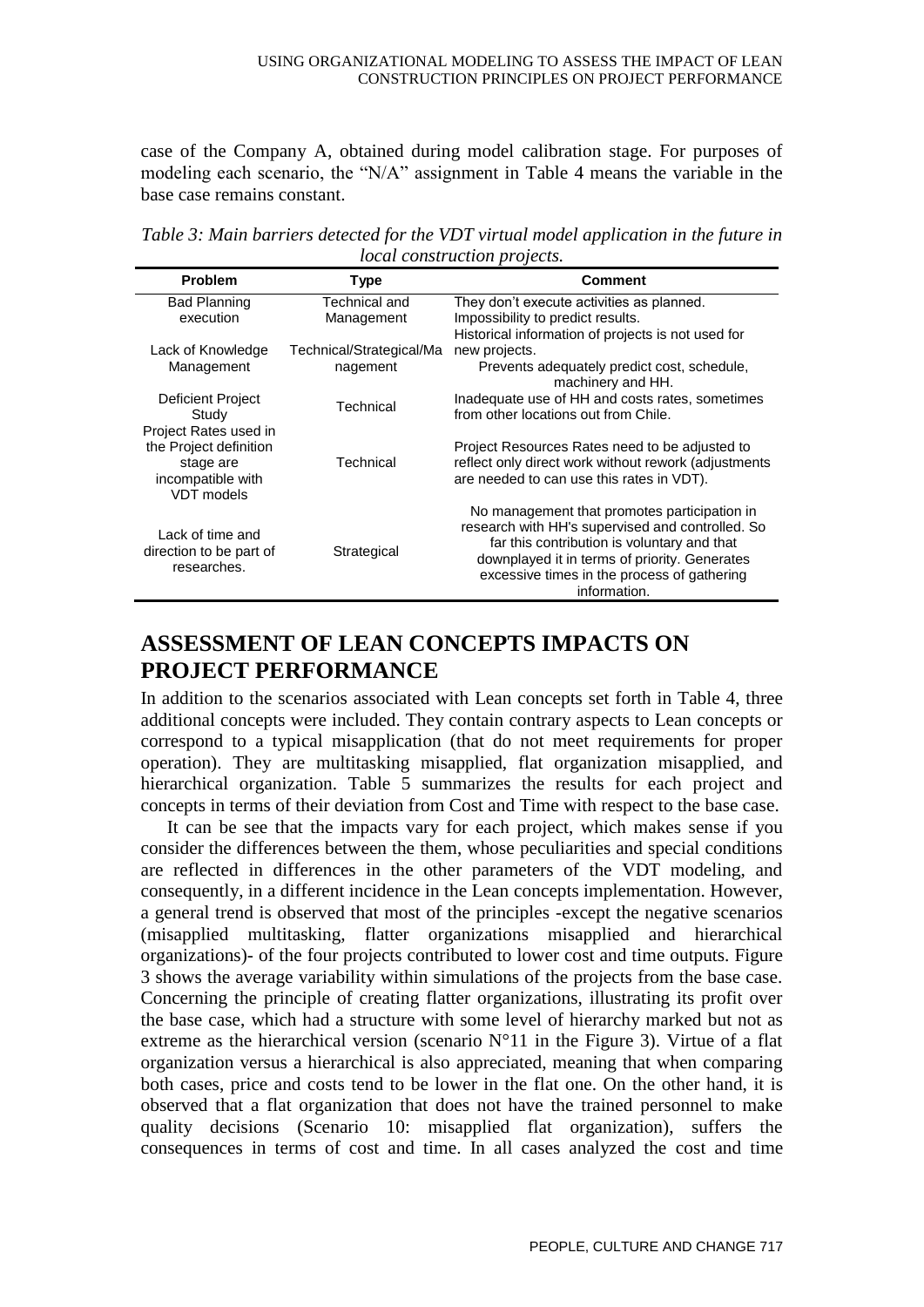worsened relative to a flat organization that does meet that condition. In addition, there are cases where even worse results are obtained compared to a hierarchical organization, and is understandable, since a hierarchical organization but with good professionals and experienced staff can make better decisions than other flat organization, but with professionals without experience or adequate skills. The quality of decisions is very important and will affect the projects. Another issue of relevance analyzed is multitasking, which reduced all projects cost and time. However, when the functional skills of people are disparate or low in some items (Scenario 9: misapplied multitasking), can cause increases in cost and time compared to a project with people with multitasking, who have high experience and good skills in all items. According to the theory, flexibility and multitasking should involve common denominators in terms of organizational configurations, since having multitasking teams provides flexibility in activities development.

| гаде $\star$ . Гозмде VDT трим толого тие цеан гтоаксноп сопсертной писк |                                        |                                                |                                            |                                 |                                             |                                         |                                                |                                               |  |  |
|--------------------------------------------------------------------------|----------------------------------------|------------------------------------------------|--------------------------------------------|---------------------------------|---------------------------------------------|-----------------------------------------|------------------------------------------------|-----------------------------------------------|--|--|
| <b>VDT Input /Lean</b><br><b>Production Principle</b>                    | P <sub>1</sub><br>Re-<br>duce<br>waste | P <sub>2</sub><br>Re-<br>duce<br>va-<br>riabi- | P <sub>3</sub><br>Redu-ce<br>cycle<br>time | P4<br>Reduce<br>work<br>batches | <b>P5</b><br><b>Increase</b><br>flexibility | P <sub>6</sub><br>Stan-<br>dar-<br>dize | <b>P7</b><br><b>Flat</b><br>Orga-<br>niza-tion | P <sub>8</sub><br>Multi-<br>funcio-<br>nality |  |  |
|                                                                          |                                        | lity                                           |                                            |                                 |                                             |                                         |                                                |                                               |  |  |
| Organizational Culture                                                   |                                        |                                                |                                            |                                 |                                             |                                         |                                                |                                               |  |  |
| <b>Team Experience</b>                                                   | High                                   | High                                           | High                                       | High                            | High                                        | High                                    | High                                           | High                                          |  |  |
| Formalization                                                            | N/A                                    | High                                           | High                                       | N/A                             | Low                                         | N/A                                     | Low                                            | Low                                           |  |  |
| Centralization                                                           | N/A                                    | Low                                            | N/A                                        | High                            | Low                                         | Med. -<br>High                          | Low                                            | Low                                           |  |  |
| Strength of<br>headquarters                                              | High                                   | N/A                                            | High                                       | High                            | High                                        | High                                    | High                                           | High                                          |  |  |
|                                                                          |                                        |                                                |                                            | Activities                      |                                             |                                         |                                                |                                               |  |  |
| Information<br>Uncertainty                                               | Low                                    | Low                                            | Low                                        | Low                             | Low                                         | Low                                     | Low                                            | N/A                                           |  |  |
| Complexity of<br>requirements                                            | N/A                                    | Low                                            | Low                                        | Low                             | Low                                         | Low                                     | N/A                                            | Low                                           |  |  |
| Solution complexity                                                      | N/A                                    | Low                                            | Low                                        | Low                             | Low                                         | Low                                     | N/A                                            | Low                                           |  |  |
|                                                                          |                                        |                                                |                                            | Responsible Individuals         |                                             |                                         |                                                |                                               |  |  |
| Role of the<br>Professionals                                             | <b>PM</b>                              | <b>PM</b>                                      | <b>PM</b>                                  | N/A                             | <b>PM</b>                                   | N/A                                     | <b>PM</b>                                      | N/A                                           |  |  |
| Application experience                                                   | High                                   | High                                           | High                                       | N/A                             | High                                        | N/A                                     | High                                           | High                                          |  |  |
| Ability in an area                                                       | High                                   | High                                           | High                                       | N/A                             | High                                        | N/A                                     | High                                           | Med. or<br>high                               |  |  |
| Ability in other areas                                                   | N/A                                    | Med.                                           | Med.                                       | N/A                             | Medium or<br>high                           | N/A                                     | Med. or<br>High                                | Med. or<br>High                               |  |  |

*Table 4: Possible VDT inputs involved in the Lean Production concept modelling.*

Finally, Figure 4 shows the impact of the scenario "reducing waste" in the amounts of the various processes considered in SimVision®. The value shown is the base case compared with the average of the four projects from Company A, but in all projects were a significant decrease in terms of Rework, Coordination and Wait Decisions Times, activities that do not add value.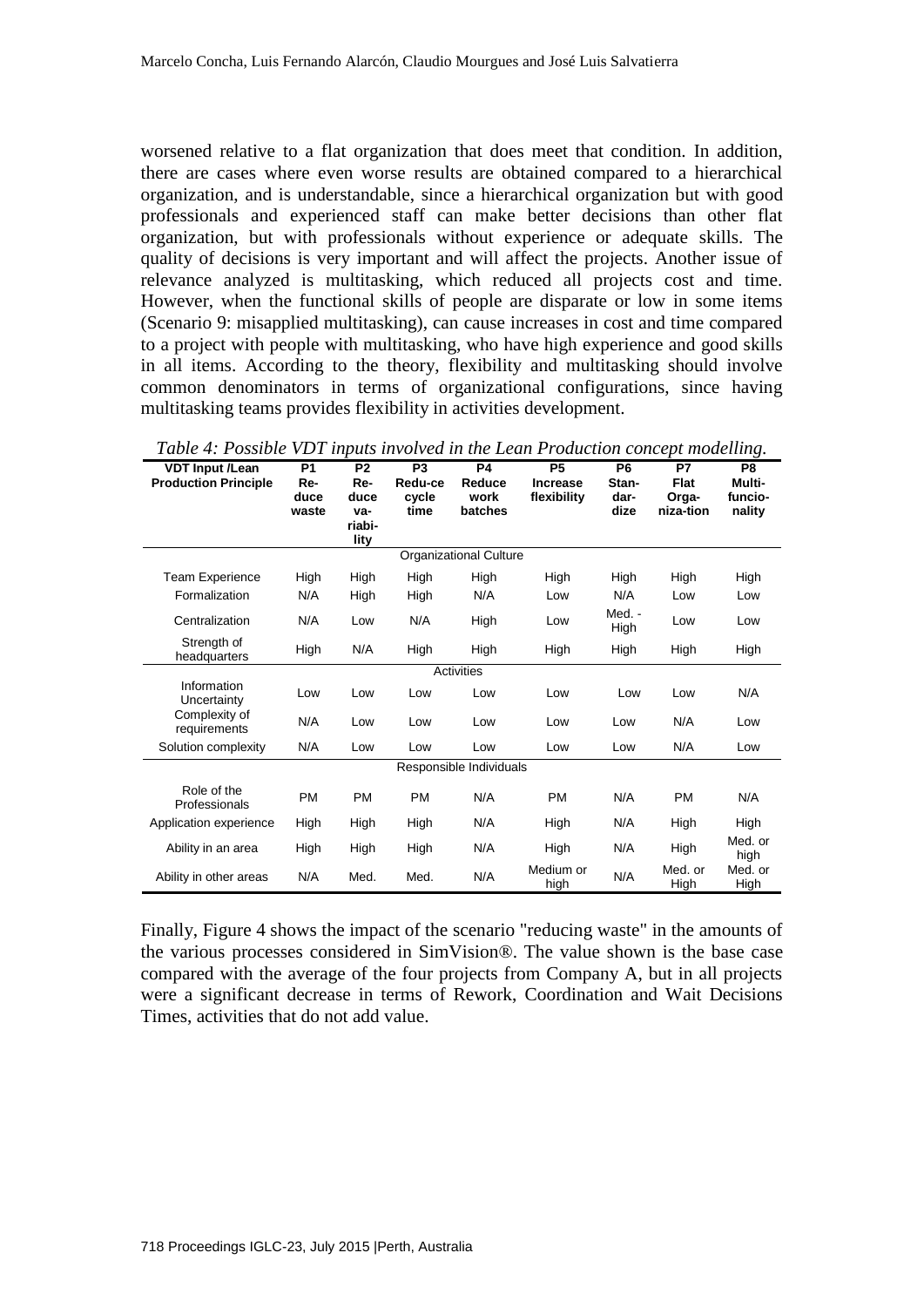|                | Reduce waste               | variability<br>Reduce | cycle<br>Reduce<br>time | Reduce work<br>batches | flexibility<br><b>Increase</b> | Standardization | organizations<br>Flat | Multiskilling | applied<br>Multiskilling<br>poorly | applied<br>organizations<br>poorly<br>Flat | organizations<br>Hierarchical |
|----------------|----------------------------|-----------------------|-------------------------|------------------------|--------------------------------|-----------------|-----------------------|---------------|------------------------------------|--------------------------------------------|-------------------------------|
| Project        | Difference in Duration (%) |                       |                         |                        |                                |                 |                       |               |                                    |                                            |                               |
| 1              | 10.2                       | 12.2                  | 11.2                    | 9.4                    | 12.2                           | 9.4             | 11.6                  | 12.0          | $-3.5$                             | $-28.0$                                    | $-8.3$                        |
| $\overline{2}$ | 11.4                       | 17.3                  | 14.4                    | $-6.0$                 | 15.9                           | $-5.8$          | 7.5                   | 15.2          | $-5.6$                             | $-77.2$                                    | $-19.0$                       |
| 3              | 19.0                       | 22.5                  | 22.0                    | 4.1                    | 23.3                           | 5.6             | 22.9                  | 23.5          | $-12.2$                            | $-37.8$                                    | $-38.4$                       |
| 4              | 8.2                        | 17.1                  | 8.4                     | 10.7                   | 25.4                           | 11.4            | 21.7                  | 25.6          | $-6.0$                             | $-39.4$                                    | $-16.4$                       |
| Average        | 12.2                       | 17.3                  | 14.0                    | 4.6                    | 19.2                           | 5.1             | 15.9                  | 19.0          | $-6.8$                             | $-45.6$                                    | $-20.5$                       |
| Project        | Cost Difference (%)        |                       |                         |                        |                                |                 |                       |               |                                    |                                            |                               |
| 1              | 5.6                        | 8.9                   | 8.0                     | 2.0                    | 9.3                            | 2.0             | 8.4                   | 6.4           | $-6.8$                             | $-10.5$                                    | $-9.6$                        |
| $\overline{2}$ | 2.1                        | 2.0                   | 1.0                     | $-0.3$                 | 1.4                            | $-0.2$          | 0.4                   | 1.1           | $-1.0$                             | $-11.8$                                    | $-8.8$                        |
| 3              | 16.9                       | 15.2                  | 14.8                    | 3.6                    | 15.0                           | 4.3             | 17.3                  | 14.5          | $-4.9$                             | $-22.2$                                    | $-28.7$                       |
| 4              | 7.0                        | 7.2                   | 7.0                     | 2.1                    | 6.9                            | 2.1             | 6.7                   | 6.3           | $-1.4$                             | $-9.3$                                     | $-1.5$                        |
| Average        | 7.9                        | 8.3                   | 7.7                     | 1.8                    | 8.1                            | 2.1             | 8.2                   | 7.1           | $-3.5$                             | $-13.4$                                    | $-12.1$                       |

*Table 5: Percent difference in Duration and Cost for Lean scenarios (8 Lean concepts plus 3 cases of poor Lean applications) as compared to the base case calibrated for each Project.*



*Figure 3: Variability Difference in Duration for each Lean concept scenario as compared to the base case calibrated for each Project.* 



*Figure 4: Reduction of process volume when applying the concept of waste reduction.* 

## **CONCLUSIONS**

This research was able to model Lean Construction concepts through the VDT methodology. This not only achieve to show from another perspective the positive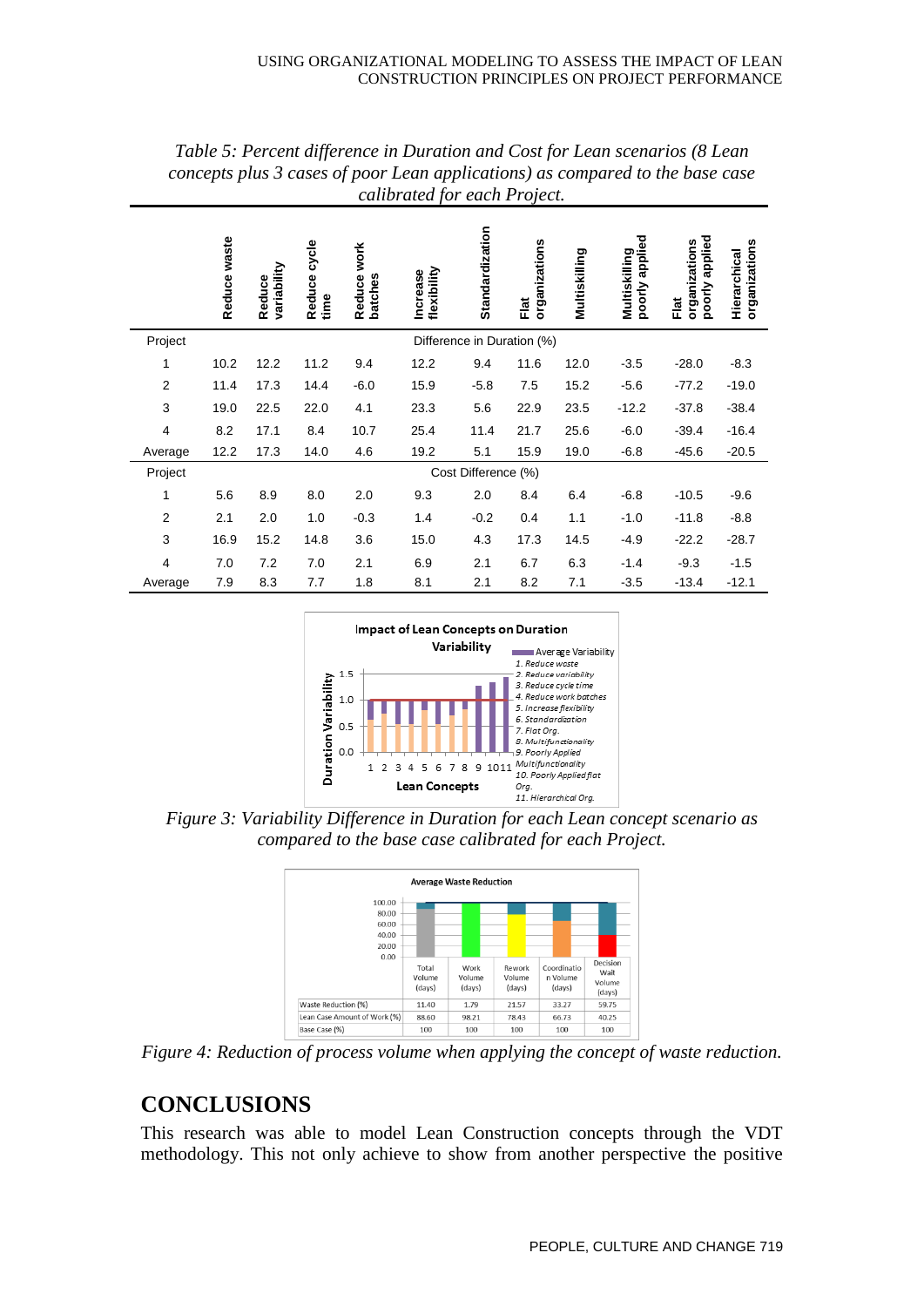impacts of Lean on the projects results, but also offers a new methodology to include Lean principles in the design of organizations and projects processes. The calibration of VDT probabilities parameters adjusted to the reality of Chilean projects was effective. The values were within expectations and were validated by professional respondents. The only point to consider is that the Functional Error and the Project Error probabilities are a little low compared to the observed in the experience of the VDT expert modelers. This can occur because the returns that are handled in planning departments already include coordination work, so in the initial models, the net direct labor is increased, causing lower rework probabilities. This corresponds to one of the identified challenges to successful implementation of these models locally, which generally have to do with technical details such as improving planning and knowledge management, and insert into the strategy of organizations research promotion and development to improve the company and industry. With regard to the assessment of the impacts of Lean principles using the VDT methodology, a positive impact in all cases with the expected variations between projects was evident. On average, the principles caused greater impact on reducing the projects outputs were "Reduce Variability" and "Improving Flexibility", which shows the importance of generating a continuous flow and reduce uncertainty. The Lean principles that most reduced the time variability in the study projects were the principles "Reduce cycle times", "Standardize" and "Reduce work batches." This is consistent with the definition of these principles in theory. The concepts that had less impact are the principles "Increase flexibility" and "Flat organizations".

This research raises several lines of future work, such VDT calibrations depending on size/type of business, work areas, deadlines and other conditions, also, Lean organizational designs through VDT and its validation with real project results, and exploration of the VDT modeling with other Lean concepts.

#### **REFERENCES**

- Agbulos, A. and Abourizk, S.M., 2003. An application of Lean concepts and simulation for drainage operations maintenance crews. Department of Civil and Environmental Engineering, University of Alberta, Canada.
- Ales, C.L., Tommelein, I.D. and Ballard, G., 2006. *Simulation as a tool for production system design in construction*. In: *Proc. 14th Ann. Conf. of the Int'l Group for Lean Construction,* Santiago, Chile, July 25-27.
- Carroll, T.N., Gormley, T.J., Bilardo, V.J., Burton, R.M. and Woodman, K.L., 2006. Designing a New Organization at NASA: An Organization Design Process Using Simulation, *Organization Science*, 17(2), March-April 2006, pp. 202-214.
- Concha, M. and Alarcón, L., 2014. *Uso de modelación organizacional para evaluar el impacto de principios de Lean construction en el desempeño de proyectos*, Master. Department of Engineering and Management and the Committee on Graduate Studies of Pontifical Catholic University of Chile.
- ePM, 2005. *SimVision Tutorial: UserGuide.* [online] Available at:< http://www.epm.cc/downloads/UserGuide\_v11.pdf> [Accessed 24 June 2015]
- Galbraith, J., 1974. Organization design, An information processing view. *Organizational Effectiveness Center and School*, 21, pp. 28-36.
- González, V. and Alarcón, L.F., 2003. Buffers de Programación: una estrategia complementaria para reducir la variabilidad en los procesos de construcción.